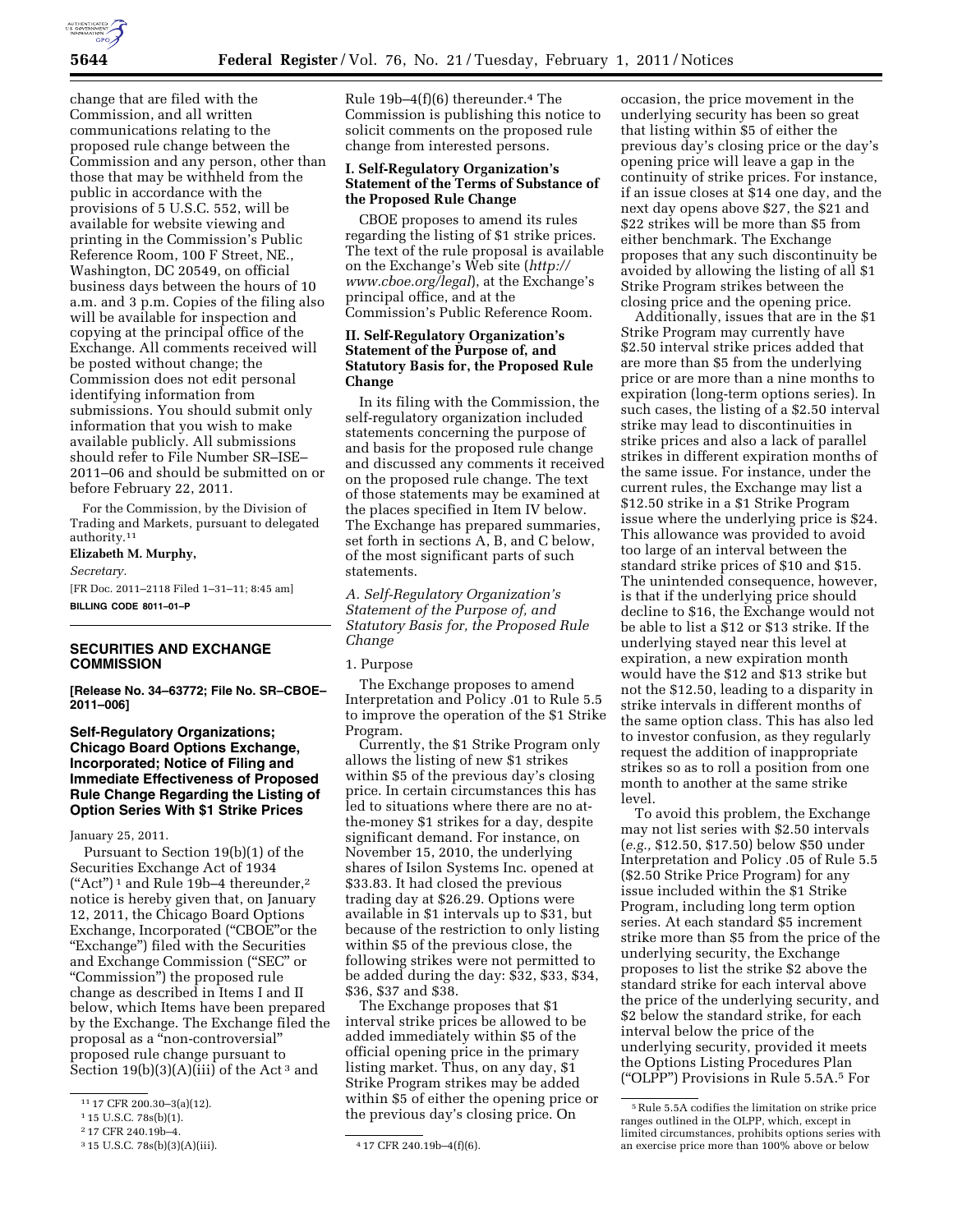instance, if the underlying security was trading at \$19, the Exchange could list, for each month, the following strikes: \$3, \$5, \$8, \$10, \$13, \$14, \$15, \$16, \$17, \$18, \$19, \$20, \$21, \$22, \$23, \$24, \$25, \$27, \$30, \$32, \$35, and \$37.

Instead of \$2.50 strikes for long-term options, the Exchange proposes to list one long-term \$1 Strike option series strike in the interval between each standard \$5 strike, with the \$1 Strike being \$2 above the standard strike price for each interval above the price of the underlying security, and \$2 below the standard strike price, for each interval below the price of the underlying security. In addition, the Exchange may list the long-term \$1 strike which is \$2 above the standard strike just below the underlying price at the time of listing, and may add additional long term options series strikes as the price of the underlying security moves, consistent with the OLPP. For instance, if the underlying is trading at \$21.25, longterm strikes could be listed at \$15, \$18, \$20, \$22, \$25, \$27, and \$30. If the underlying subsequently moved to \$22, the \$32 strike could be added. If the underlying moved to \$19.75, the \$13, \$10, \$8, and \$5 strikes could be added.

The Exchange also proposes that additional long-term option strikes may not be listed within \$1 of an existing strike until less than nine months to expiration.

Finally, the Exchange represents that it has the necessary systems capacity to support the small increase in new options series that will result from the proposed changes to the \$1 Strike Program.

#### 2. Statutory Basis

The Exchange believes the proposed rule change is consistent with the Act 6 and the rules and regulations thereunder and, in particular, the requirements of Section 6(b) of the Act.7 Specifically, the Exchange believes the proposed rule change is consistent with the Section  $6(b)(5)^8$  requirements that the rules of an exchange be designed to promote just and equitable principles of trade, to prevent fraudulent and manipulative acts, to remove impediments to and to perfect the mechanism for a free and open market and a national market system, and, in general, to protect investors and the

public interest. In particular, the proposed rule change seeks to reduce investor confusion and address issues that have arisen in the operation of the \$1 Strike Program by providing a consistent application of strike price intervals for issues in the \$1 Strike Program.

*B. Self-Regulatory Organization's Statement on Burden on Competition* 

CBOE does not believe that the proposed rule change will impose any burden on competition not necessary or appropriate in furtherance of the purposes of the Act.

*C. Self-Regulatory Organization's Statement on Comments on the Proposed Rule Change Received From Members, Participants, or Others* 

No written comments were solicited or received with respect to the proposed rule change.

## **III. Date of Effectiveness of the Proposed Rule Change and Timing for Commission Action**

Because the foregoing proposed rule change does not significantly affect the protection of investors or the public interest, does not impose any significant burden on competition, and, by its terms, does not become operative for 30 days from the date on which it was filed, or such shorter time as the Commission may designate, it has become effective pursuant to Section  $19(b)(3)(A)$  of the Act<sup>9</sup> and Rule 19b-4(f)(6) thereunder.10

The Exchange has requested that the Commission waive the 30-day operative delay. The Commission believes that waiver of the operative delay is consistent with the protection of investors and the public interest because the proposal is substantially similar to that of another exchange that has been approved by the Commission.11 Therefore, the Commission designates the proposal operative upon filing.12

11*See* Securities Exchange Act Release No. 63773 (January 25, 2011) (SR–NYSEAmex–2010–109). *See also* Securities Exchange Act Release No. 63770 (January 25, 2011) (SR–NYSEArca–2010–106).

12For purposes only of waiving the 30-day operative delay, the Commission has considered the proposed rule's impact on efficiency, competition, and capital formation. *See* 15 U.S.C. 78c(f).

At any time within 60 days of the filing of the proposed rule change, the Commission summarily may temporarily suspend such rule change if it appears to the Commission that such action is necessary or appropriate in the public interest, for the protection of investors, or otherwise in furtherance of the purposes of the Act.

### **IV. Solicitation of Comments**

Interested persons are invited to submit written data, views, and arguments concerning the foregoing, including whether the proposed rule change is consistent with the Act. Comments may be submitted by any of the following methods:

### *Electronic Comments*

• Use the Commission's Internet comment form (*[http://www.sec.gov/](http://www.sec.gov/rules/sro.shtml)  [rules/sro.shtml](http://www.sec.gov/rules/sro.shtml)*); or

• Send an e-mail to *[rule](mailto:rule-comments@sec.gov)[comments@sec.gov.](mailto:rule-comments@sec.gov)* Please include File Number SR–CBOE–2011–006 on the subject line.

### *Paper Comments*

• Send paper comments in triplicate to Elizabeth M. Murphy, Secretary, Securities and Exchange Commission, 100 F Street, NE., Washington, DC 20549–1090.

All submissions should refer to File Number SR–CBOE–2011–006. This file number should be included on the subject line if e-mail is used. To help the Commission process and review your comments more efficiently, please use only one method. The Commission will post all comments on the Commission's Internet Web site (*[http://www.sec.gov/](http://www.sec.gov/rules/sro.shtml)  [rules/sro.shtml](http://www.sec.gov/rules/sro.shtml)*). Copies of the submission, all subsequent amendments, all written statements with respect to the proposed rule change that are filed with the Commission, and all written communications relating to the proposed rule change between the Commission and any person, other than those that may be withheld from the public in accordance with the provisions of 5 U.S.C. 552, will be available for Web site viewing and printing in the Commission's Public Reference Room, 100 F Street, NE., Washington, DC 20549, on official business days between the hours of 10 a.m. and 3 p.m. Copies of the filing also will be available for inspection and copying at the principal office of the Exchange. All comments received will be posted without change; the Commission does not edit personal identifying information from submissions. You should submit only information that you wish to make

the price of the underlying security if that price is \$20 or less. If the price of the underlying security is greater than \$20, the Exchange shall not list new options series with an exercise price more than 50% above or below the price of the underlying security.

<sup>6</sup> 15 U.S.C. 78s(b)(1).

<sup>7</sup> 15 U.S.C. 78f(b).

<sup>8</sup> 15 U.S.C. 78f(b)(5).

<sup>9</sup> 15 U.S.C. 78s(b)(3)(A).

<sup>10</sup> 17 CFR 240.19b–4(f)(6). In addition, Rule 19b– 4(f)(6)(iii) requires the Exchange to give the Commission written notice of the Exchange's intent to file the proposed rule change, along with a brief description and text of the proposed rule change, at least five business days prior to the date of filing of the proposed rule change, or such shorter time as designated by the Commission. The Exchange has satisfied this requirement.